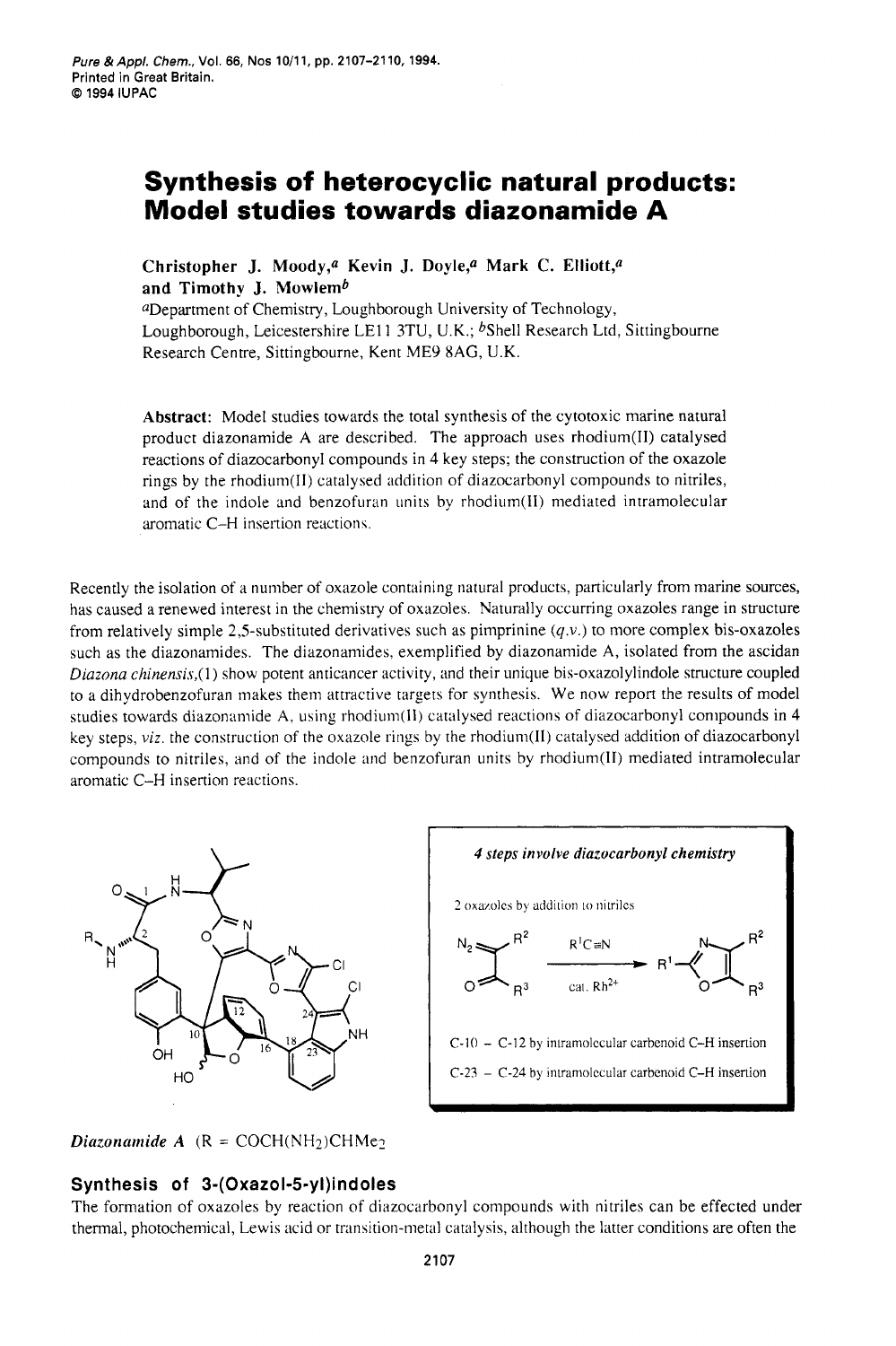higher yielding and most synthetically useful.(2) In previous studies we have shown that the rhodium(II) catalysed addition of simple diazocarbonyl compounds to nitriles can be extended to include sulfonyl, phosphonyl and nitrile containing diazo compounds, and in the last case, the resulting 4-cyanooxazole can be elaborated into a bis-oxazole in *2* further steps (Scheme 1).(3)



# **Scheme 1**

In order to apply this methodology to the oxazolylindole fragments of diazonamide **A,** we required **a** route to diazoacetyl indoles. The N-protected diazoacetylindole **1** was readily prepared from 3-acetylindole using the modified diazo transfer procedure developed by Danheiser.(4) Rhodium(I1) acetate catalysed decomposition of **1** in boiling acetonitrile gave the desired 3-(oxazol-S-yl)indole **2** (R = Me) in 40% yield, deprotection of which with sodium methoxide in methanol/THF gave the oxazolylindole  $3 (R = Me)$ (74%). Interestingly, the oxazolylindole  $3 (R = Me)$  is a natural product, pimprinine.(5) The closely related oxazolylindole alkaloid pimprinethine  $3$  ( $R = Et$ ) was also prepared from 1 by a similar route, although in this case the use of rhodium(II) trifluoroacetamide, a more active catalyst for certain carbenoid transformations,(6) was necessary. Thus reaction of **1** with propionitrile at room temperature in the presence of rhodium(II) trifluoroacetamide gave the oxazolylindole  $2 (R = Et)$  in 90% yield, deprotection of which as above gave pimprinethine (78%) (Scheme 2).





# **Synthesis of Oxindoles**

Since 3-acetyl-2-chloroindoles, required for the synthesis of a correctly substituted oxazolylindole, are readily prepared from oxindoles by reaction with dimethylacetamide/POCl3, we therefore turned our attention to the synthesis of a suitably substituted oxindole as a precursor to the desired 2,3,4-trisubstituted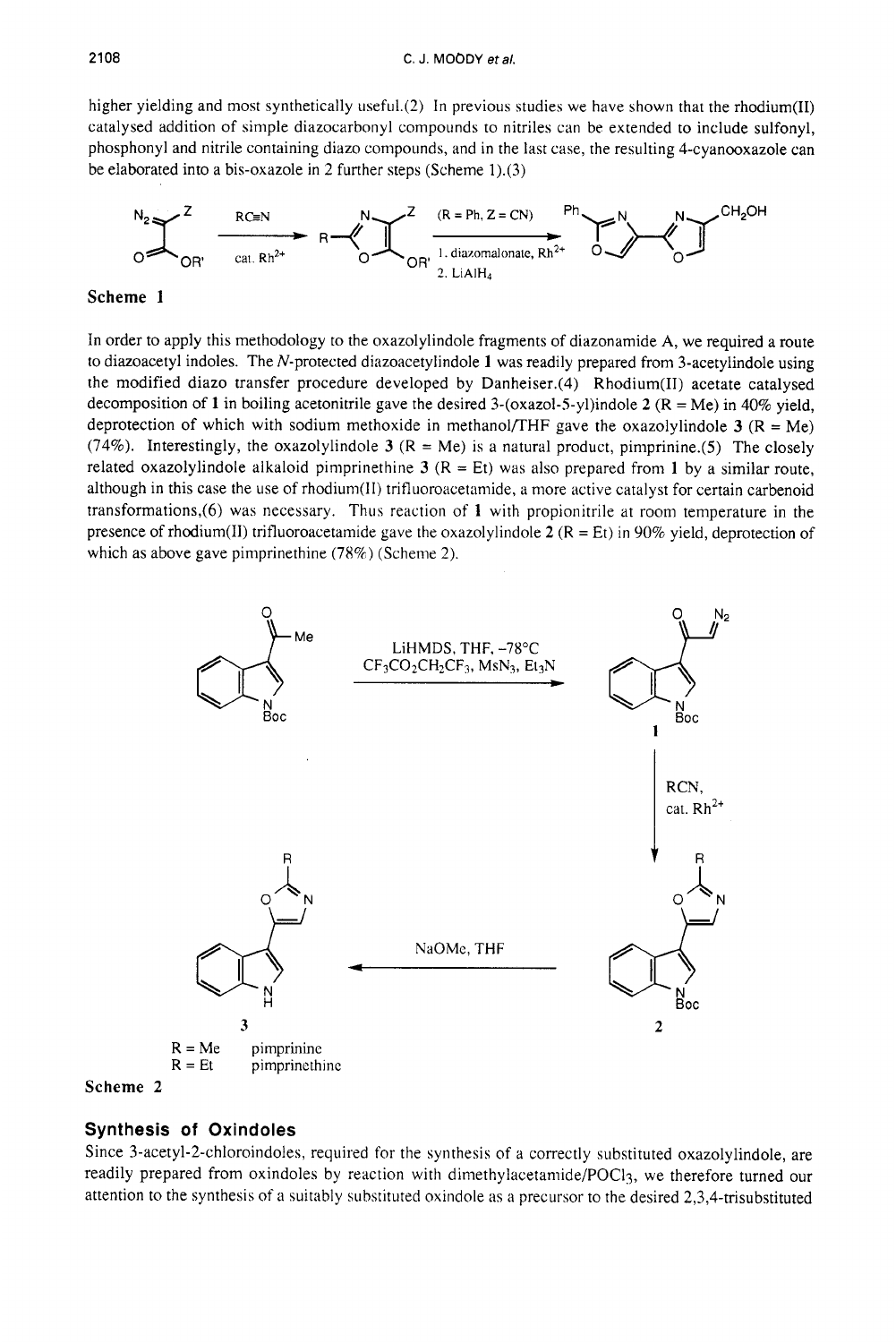use another carbenoid reaction, *viz.* the rhodium(II) catalysed decomposition of diazoanilides. The preparation and rhodiuni(11) catalysed decomposition of diazoanilides has been investigated previously;(8- 10) intramolecular aromatic C-H insertion leads to oxindoles, although reaction at the non-aromatic Nsubstituent has also been observed. Although  $N$ -aryldiazomalonamic derivatives are reported not to give oxindoles on treatment with rhodium(I1) acetate, the ester group apparently preventing aromatic C-H insertion by the carbenoid, we decided to reinvestigate these reactions using alternative rhodium catalysts.

The starting diazoanilides **4** were prepared from the corresponding anilines by acylation with ethyl **2**  diazomalonyl chloride,(11) readily obtained by the reaction of ethyl diazoacetate with triphosgene.(12) Rhodium(I1) acetate catalysed decomposition of the N-methyl diazoanilide **4a** resulted in formation of the alcohol *5,* by insertion of the carbenoid into adventitious water, thereby confirming the results reported by Durst and co-workers.(9) Likewise, rhodium(II) acetate catalysed decomposition of the N-benzyl diazoanilide **4b** gave the  $\beta$ -lactam 6, in a reaction analogous to that described by Wee and co-workers.(10a) However when both diazoanilides were treated with a catalytic amount of rhodium(I1) trifluoroacetamide, the oxindoles **7** were formed in good yield (Scheme 3). Thus the rhodium(I1) mediated decomposition of diazoanilides **4** is subject to a remarkable catalyst effect, the perfluorinated carboxamide ligand strongly favouring aromatic C-H insertion. The slightly tedious preparation of rhodium(l1) trifluoroacetamide can be avoided by its *'in situ'* generation from rhodium(II) acetate and trifluoroacetamide.



**Scheme 3** [a,  $R = Me$ ; **b**,  $R = CH_2Ph$ ]

#### **Synthesis of Benzofuranones**

Finally the use of intramolecular rhodium carbenoid aromatic C-H insertion reactions was investigated as a route to a model benzofuran unit of diazonamide A. Thus 2-bromophenol was readily converted into the diazoester *8* as shown in Scheme **4.** Rhodium(l1) catalysed decomposition of *8* was complex, and the desired benzofuranone **9** was obtained in only 20% yield. Subsequent C-acylation of **9** in preparation for carrying out another oxazole ring forming step proved straightforward. Thus reaction with ethyl chloroformate in the presence of DMAP *(cf:* ref I?), gave the benzofuranone **10** in 68% yield. Further elaboration of **10** is in progress.